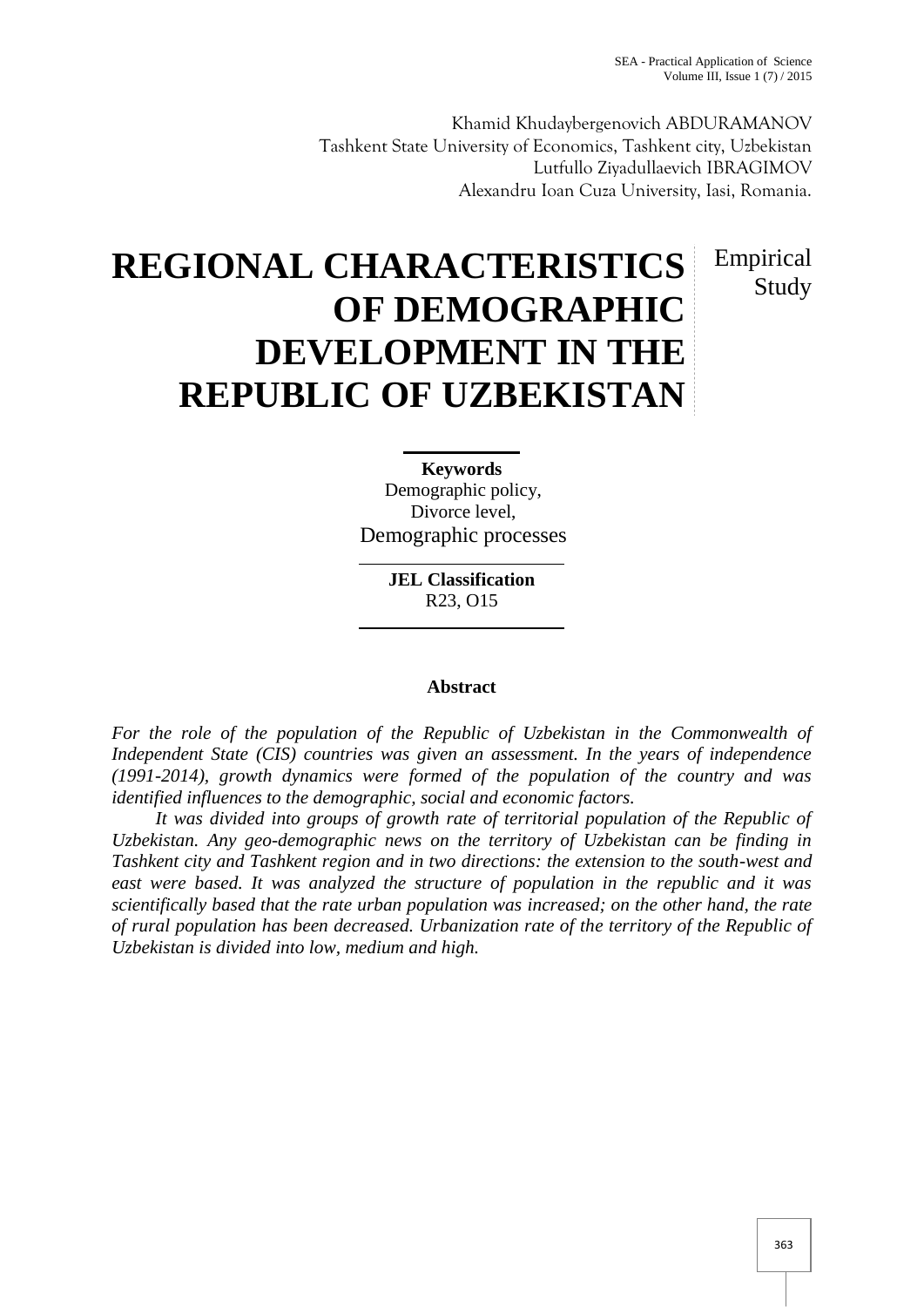For a major demographic processes birth, death, marriage and divorce levels of the Republic of Uzbekistan are given assessment. It was based that in the years of independence of the Republic of Uzbekistan in all regions the birth, death, marriage and divorce rates were decreased and marriage age was extended.

Scientific offers were produced the development of an effective demographic policy and to control demographic development according of modern demographic condition which was developed in the territories of the Republic of Uzbekistan.

#### **Introduction**

For a major demographic processes birth, death, marriage and divorce levels of the Republic of Uzbekistan are given assessment. It was based that in the years of independence of the Republic of Uzbekistan in all regions the birth, death, marriage and divorce rates were decreased and marriage age was extended.

Scientific offers were produced the development of an effective demographic policy and to control demographic development according of modern demographic condition which was developed in the territories of the Republic of Uzbekistan.The further development of the national economy during the global financial and economic crisis, to correspond it to the market economy under the requirements of such aspects as population, its growth, location, demographic structure has a great importance to study to pass to the modernization of the economy on the transition period point of view. In addition, a positive solution of the problems of the population, to improve living conditions and to pay much attention to the quality indicators is very important. But, the population is seen as well as a manufacturer power and consumer in the society.

The demographic situation is complex social, economic, geographic and political process and it reflects the growth of the country's population, its resources like the natural increase of population, migration and location, urbanization, national and social structure, family structure, at the resource of labor and employment.

The new demographic situation is appeared in the year of independence. This demographic situation is completely different from the former Soviet periods. The demographic situation, first of all, can be seen in the birth, natural reproduction, migration and urbanization which are the main demographic processes. It can be reflected in the growth rates of the population, stabilize of birth, in the increase the level of urbanization.

It was caused in little change of demographic processes of the population in some of the socio-economic problems during the transition of the beginning level to a market economy. However, it was achieved to the

economic and social development, ensuring sustainable growth and improves the material well being of the population as a result of the implementation of anti-crisis program for the renovation and the development of the country and modernization of the Republic of Uzbekistan in recent years.

The structure and number of the population, to be re-built aspects were reflected to the development economic processes. Therefore, it was practical importance to analyze the changes in the properties of re-building them, to solve the problems in incomes and improve the quality of life of the people in the country and to support the occupancy of population which has been growing.

Republic of Uzbekistan is a country with a high demographic potential. Today, 0.42 per cent of population the Republic of Uzbekistan is accounted for the world's population (7.2 milliard people). Uzbekistan is the highest of the growing population of the Commonwealth of Independent States countries, (Table 1).

As it can be seen from the table, the number population of countries was increase in 2005-2014 Tajikistan (27.6%) Uzbekistan (17.1%), Kyrgyzstan (13.7%), Kazakhstan (13.0%), Azerbaijan (10.4%), Turkmenistan (10.4%) and Moldova (7.8%). Armenia, Belarus, Russia and Ukraine, countries were seen depopulation (decrease the number of people).

The share of the population in Russia and Ukraine, the next place was taken Uzbekistan among the CIS countries. It consists of 10.9 percent of the total population.

The urbanization rate of the population of the Republic of Uzbekistan was 51 per cent. According to this indicator Uzbekistan is placed more early place between neighboring countries Kyrgyzstan, Tajikistan and Turkmenistan.

1. In fact that the urbanization rate of the population of the Republic of Uzbekistan was 35.8 percent by 2009. In 2009, according to the Decree of 68 "About additional measures to improve the settlements of the administrative-territorial structure of the Republic of Uzbekistan" of the Cabinet of Ministers of the Republic of Uzbekistan due to the reorganization of 965 rural villages into the city the urbanization level of the population was equal to 51 percent. Under he territories of the regions of the Republic of Uzbekistan reorganized into rural urban area: the Republic of Karakalpakstan - 11, Andijan region - 79, Bukhara region - 59 region, 33, Kashkadarya region - 117, Navoiy region - 29, Namangan region - 108, Samarkand region - 75 Surkhandarya region - 106, Syrdarya region - 15 Tashkent region - 78, Ferghana region - 198, Khorezm region - 50 *(*The Decree of 68 "About additional measures to improve the settlements of the administrative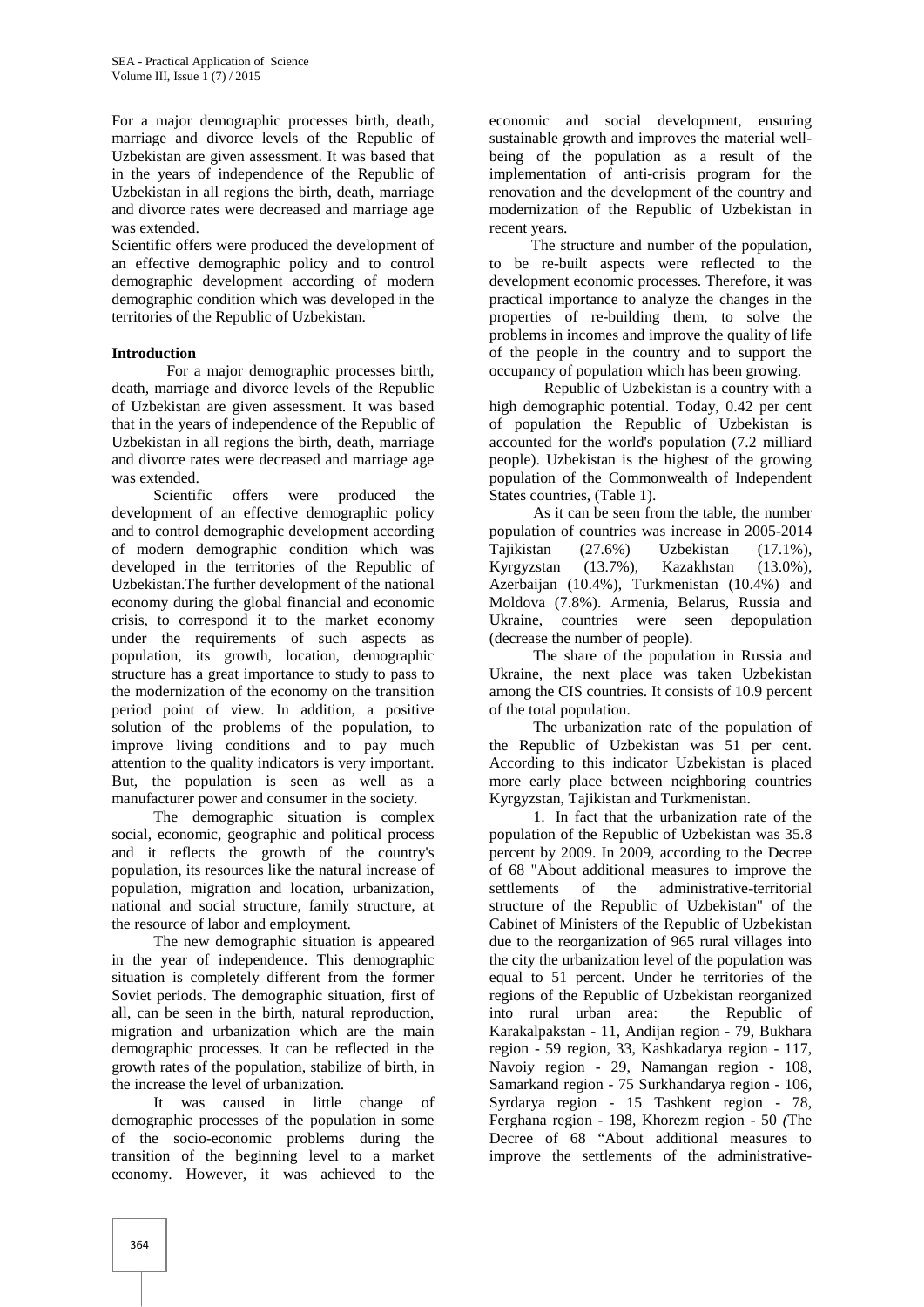territorial structure of the Republic of Uzbekistan",2009).

According to information of the State Statistics Committee of the Republic of Uzbekistan, the population is increased by 48 percent in 1990-2013, the amount was 30492.8 thousand people on January 1, 2014, (Table - 2).

As can be seen from the table, the number of the population of the country was increased by 9885.1 thousand people last 24 years. During this period, the population growth rate in Andijan, Jizzakh, Namangan, Samarkand, Ferghana and Khorezm regions were higher than middle average and the rest of other areas were low in the republic.

Any demographic "news" in the territories of the republic were occurred in Tashkent city and Tashkent region and it spreads into two direction the south-west and east sides. It was clear that the changes in birth and natural increase of the population in the southern regions of the country - Kashkadarya and Surkhandarya regions were registered after a long time. In other words, the present demographic situation in Tashkent region the southern regions would be achieved after a certain period of time (Soliev A.S. and others, 2005).

Tashkent region and Tashkent city has the lowest population growth rates to be explained by the following factors: high level of economic development and urbanization; the birth rate was lower than from other regions; mortality rate was significantly higher than from other regions; structure of the population is higher than the share of aged people and others.

In fact, today, growth rate of the population is an average of 1.6 percent in the republic. However, this figure according to the world was 1.2, 1.4 - in the developing countries, 0.1% in highly developed countries (World Population. Data Sheet, 2014).

Today, the same as the ratio between the sexes, sex structure of the population of the republic was male 50.1, female 49.9%. In every 1,000 female were equal 1002.9 male in the Republic according to information on January 1, 2013. This was reached in urban areas - 993.0 and in rural areas 1013.6 (Statistic collection. Women and men of Uzbekistan, 2013). The analysis were shown that the share of female gender in city's population and men the structure of rural areas was higher. This difference among the gender was explained by the following factors: relatively low birth rate in urban areas, women live longer than men; birth rate in rural areas.

Some rises in natural movement of the population of the Republic of Uzbekistan were observed at last 15-20 years, they particularly were occurred according to the decrease in the birth and death. In general, the natural growth was very important in the growth of the population. It

develops accordance with the socio-economic development opportunities. Typically, the high level of natural growth leads to a rapid increase in the number of people. Such position is depend on fertility and mortality rates.

There are significant differences in the age structure of the CIS countries. These differences were based on specific demographic behavior of the place where people live. Kept the high of birth rate for a long time in Central Asian republics were remained a large part of the population consisted the young nowadays. In other CIS countries, namely depopulation process where observed in Belarus, Russia and Ukraine were different the children and teenagers in Central Asian republics almost two times less.

One of the factors that directly affect the age structure of the population in the countries of the Commonwealth - that the changes happen in the natural development (Table 3).

1. It was shown in table, the birth rate has increased in the CIS countries. This figure is still a 20 per mile in Central Asian countries. It was observed that growth rate is increasing in Russia which counted as the birth rate was relatively low. The highest birth rate was observed in the Republic of Tajikistan in the period of investigation.Gender balance influences a positive effect when they were born especially at the age of 16-29. Because the majority of the population get married in that age group in the Republic of Uzbekistan. In 2005, 16- 19 year-old women were equal to 1024 male, 20- 24 years old, it was 1014 and 25-29 years old - was 1010. In 2013, the indicator was respectively equal to 1029, 1014, and 1011 (Statistic collection. Population of Uzbekistan, 2013). This indicators were normal that when girls get married and child birth according to the statistical information.

According to the statistic information, the lowest level of morality were observed in the Republic of Uzbekistan among the CIS countries. In 2014 the natural growth of the population in Belarus, Moldova and Russia was equal to zero. The birth was more than morality in the Ukraine.

#### **Conclusion**

Today, excited demographic situation in the country is one of the more favorable opportunities for the development of the economy in the Republic of Uzbekistan. However, the consequences of the global financial and economic crisis of the world can be given a negative impact to the declination of the population, to the demographic processes of the country, so, taking into account that it was allowed to carry out a favorable demographic policy. Because to rebuild a demographic processes, to establish, to carry out an important socio-economic policies will be required a long time and a lot of money.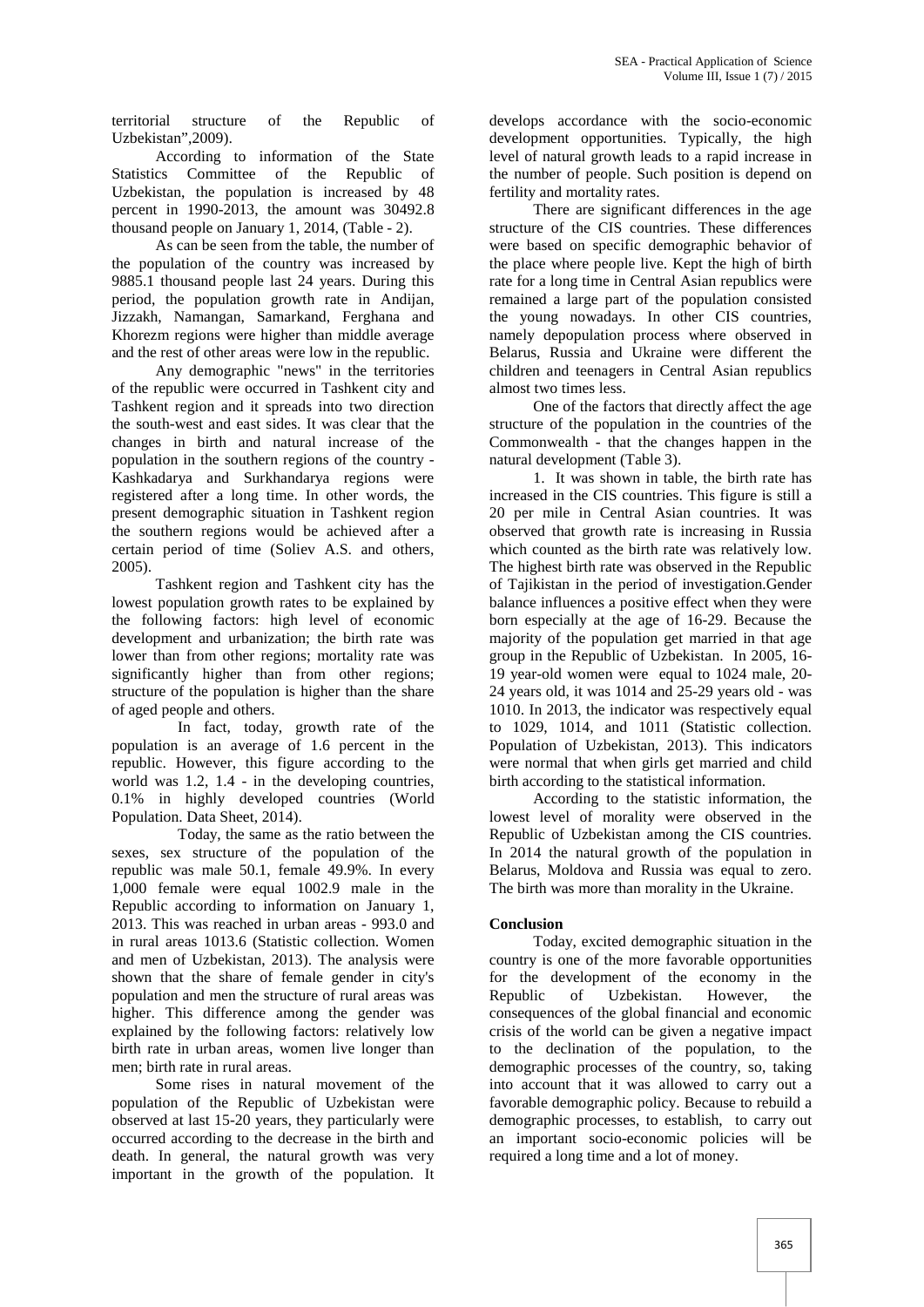Urbanization criteria in each city were not equal in all the cities of the Republic of Uzbekistan. Therefore, it requires building the future socio economic capacity of them. In particular, the development of small business and private enterprises can be based for strengthening of occupancy of the population and improvement urbanization.

Formed the basis of the social, economic and demographic situation, nowadays it requires to improve the quality of the population of the republic. The following can be determines main characteristics of the population: the rate of health of the population; the rate of child and maternal mortality; the average life expectancy of the population; education level and their structure; vocational-technical training of the population and their structure; social structure and social mobilization; occupancy status of the population and the network structure; urbanization level of the population; the regional nature and intensity of the movement of the population; national values, family and community traditions, folk traditions and their safety; universal values.

The basic principles of quality improving policy of the population are following: a detailed analysis of the demographic situation in the country and its continuous monitoring; active regulation of demographic processes by the state in the country; comprehensively taken into account of national characteristics, their family traditions, spirituality, traditions and customs of the people and etc. noninterference in the internal affairs of the family and

to create the necessary conditions for their demographic needs.

During the years of independence of the Republic of Uzbekistan weren't done its registration affairs. The number of population was developed on the basis of statistical organs of finance, the organizations of internal affairs and health care. It should be need to make registration works of population in nearest future for having exact information about location, structure, the number of people which was important for production program of economic development and living standards of the population of the country.

It was very important to establish the Institute of demographic investigation under the Cabinet of Ministers of the Republic of Uzbekistan in order to prevent demographic problems and strengthen demographic policy.

#### **References**

- [1] The Decree of 68 "About additional measures to improve the settlements of the administrative-territorial structure of the Republic of Uzbekistan" of the Cabinet of Ministers of the Republic of Uzbekistan. (2009). www.lex.uz.
- [2] Soliev A.S. and others. (2005). Rural demography. - T.: NUUz, 19.<br>[3] Data Sheet. (2014). Wor
- Sheet. (2014).World Population. www.prb.org.
- [4] Statistic collection. (2013). Women and men of Uzbekistan. Tashkent, 34.
- [5] Population of Uzbekistan. (2013). Statistic collection. Tashkent, 101.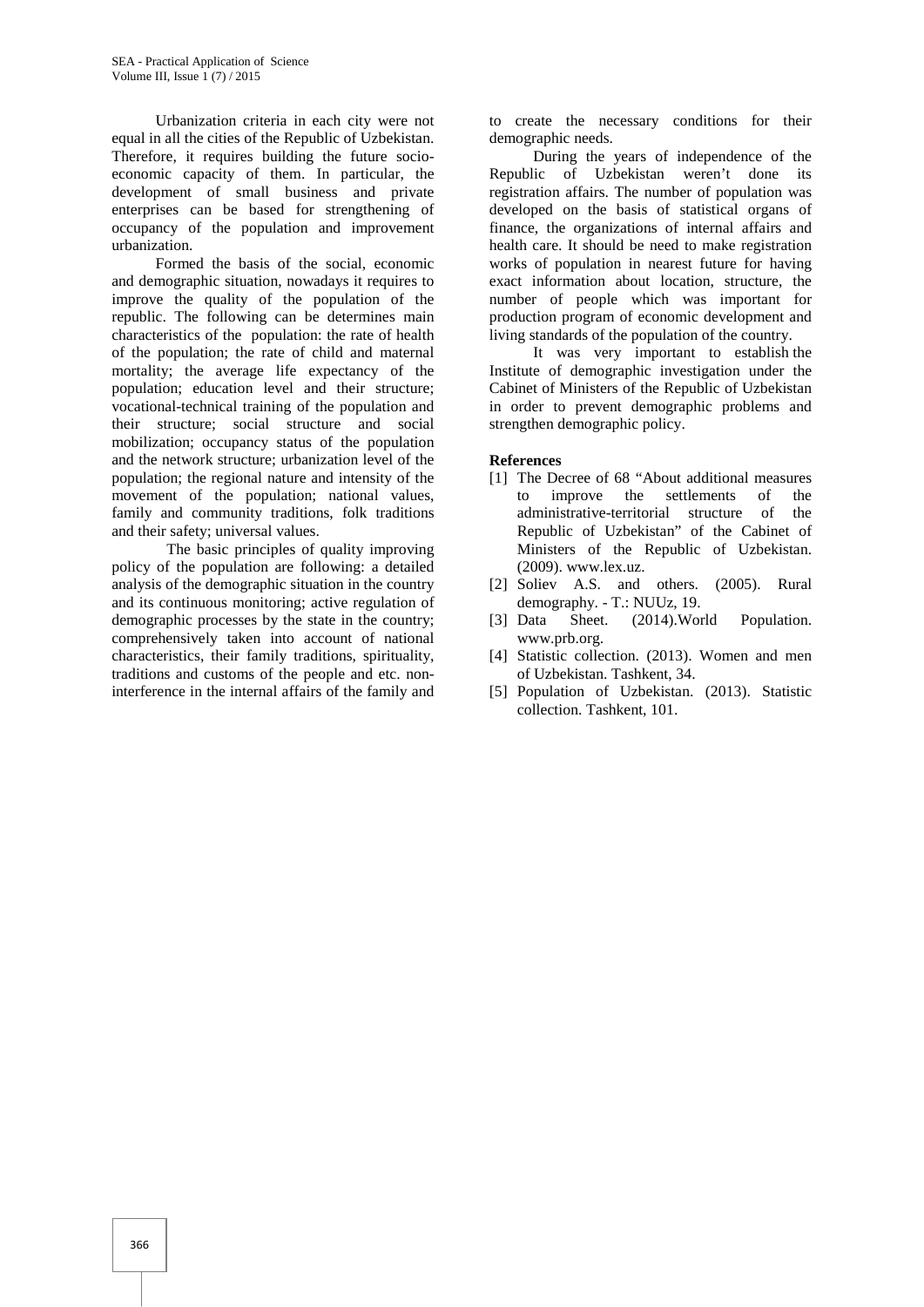| Countries         | 2005  | 2012  | 2014  | According to the<br>changes in 2014 to<br>2005, % | The level of<br>urbanization, % |
|-------------------|-------|-------|-------|---------------------------------------------------|---------------------------------|
| Armenia           | 3,1   | 3,3   | 3,0   | 96,7                                              | 63                              |
| <b>Belarus</b>    | 10,1  | 9,5   | 9,5   | 94,0                                              | 76                              |
| Kirgizstan        | 5,1   | 5,7   | 5,8   | 113,7                                             | 34                              |
| Kazakhstan        | 15,3  | 16,8  | 17,3  | 113,0                                             | 55                              |
| Moldova           | 3,8   | 4,1   | 4,1   | 107,8                                             | 42                              |
| Azerbaijan        | 8,6   | 9,3   | 9,5   | 110,4                                             | 53                              |
| Russia            | 146,8 | 143,2 | 143,7 | 97,8                                              | 74                              |
| Tajikistan        | 6,5   | 7,1   | 8,3   | 127,6                                             | 26                              |
| Turkmenistan      | 4,8   | 5,2   | 5,3   | 110,4                                             | 47                              |
| Ukraine           | 48,2  | 45,6  | 42,9  | 89,0                                              | 69                              |
| <b>Uzbekistan</b> | 26,2  | 29,6  | 30,7  | 117,1                                             | 51                              |
| Total in CIS      | 278,5 | 279,4 | 280,1 | 100,5                                             | 53,6                            |

**Table 1.** The dynamics of the Commonwealth of Independent States countries mill. Person.

**Source:** www.prb.org. World Population Data Sheet – 2005-2014.

#### **Table 2. Permanent changes of the population of the Republic of Uzbekistan, thousand people (to the beginning of the year)**

| <b>Territories</b>     |         | Years   | According to the<br>changes in 2014 to 1991 |         |        |       |
|------------------------|---------|---------|---------------------------------------------|---------|--------|-------|
|                        | 1991    | 2001    | 2011                                        | 2014    | $+,-$  | %     |
| Republic of Uzbekistan | 20607,7 | 24813,1 | 29123,4                                     | 30492,8 | 9885,1 | 148,0 |
| <i>including:</i>      |         |         |                                             |         |        |       |
| Karakalpakistan        | 1270,6  | 1527,0  | 1680,9                                      | 1736,5  | 465,9  | 136,7 |
| Regions:               |         |         |                                             |         |        |       |
| Andijan                | 1789,0  | 2216,5  | 2672,3                                      | 2805,4  | 1016,4 | 156,8 |
| <b>Bukhara</b>         | 1195,1  | 1437,7  | 1683,8                                      | 1756,4  | 561,3  | 147,0 |
| Jizzakh                | 792,2   | 991,5   | 1166,7                                      | 1226,8  | 434,6  | 154,9 |
| Kashkadarya            | 1694,4  | 2212,5  | 2722,9                                      | 2895,4  | 1201   | 170,9 |
| Navai                  | 682,0   | 791,1   | 873,0                                       | 901,1   | 219,1  | 132,1 |
| Namangan               | 1551,8  | 1953,2  | 2379,5                                      | 2504,1  | 952,3  | 161,4 |
| Samarkand              | 2200,9  | 2710,0  | 3270,8                                      | 3445,6  | 1244,7 | 156,6 |
| Surkhandarya           | 1332,0  | 1770,4  | 2175,1                                      | 2308,3  | 976,3  | 173,3 |
| Syrdarya               | 559,1   | 649,9   | 727,2                                       | 763,7   | 204,6  | 136,6 |
| Tashkent               | 2129,8  | 2370,2  | 2644,4                                      | 2725,9  | 596,1  | 128,0 |
| Fergana                | 2214,6  | 2697,5  | 3229,2                                      | 3386,5  | 1171,9 | 152,9 |
| Khorasm                | 1066,0  | 1347,7  | 1601,1                                      | 1684,1  | 618,1  | 158,0 |
| Tashkent city          | 2130,2  | 2137,9  | 2296,5                                      | 2352,9  | 222,7  | 110,5 |

**Source**: The information of the State Statistics Committee of the Republic of Uzbekistan // www.stat.uz.